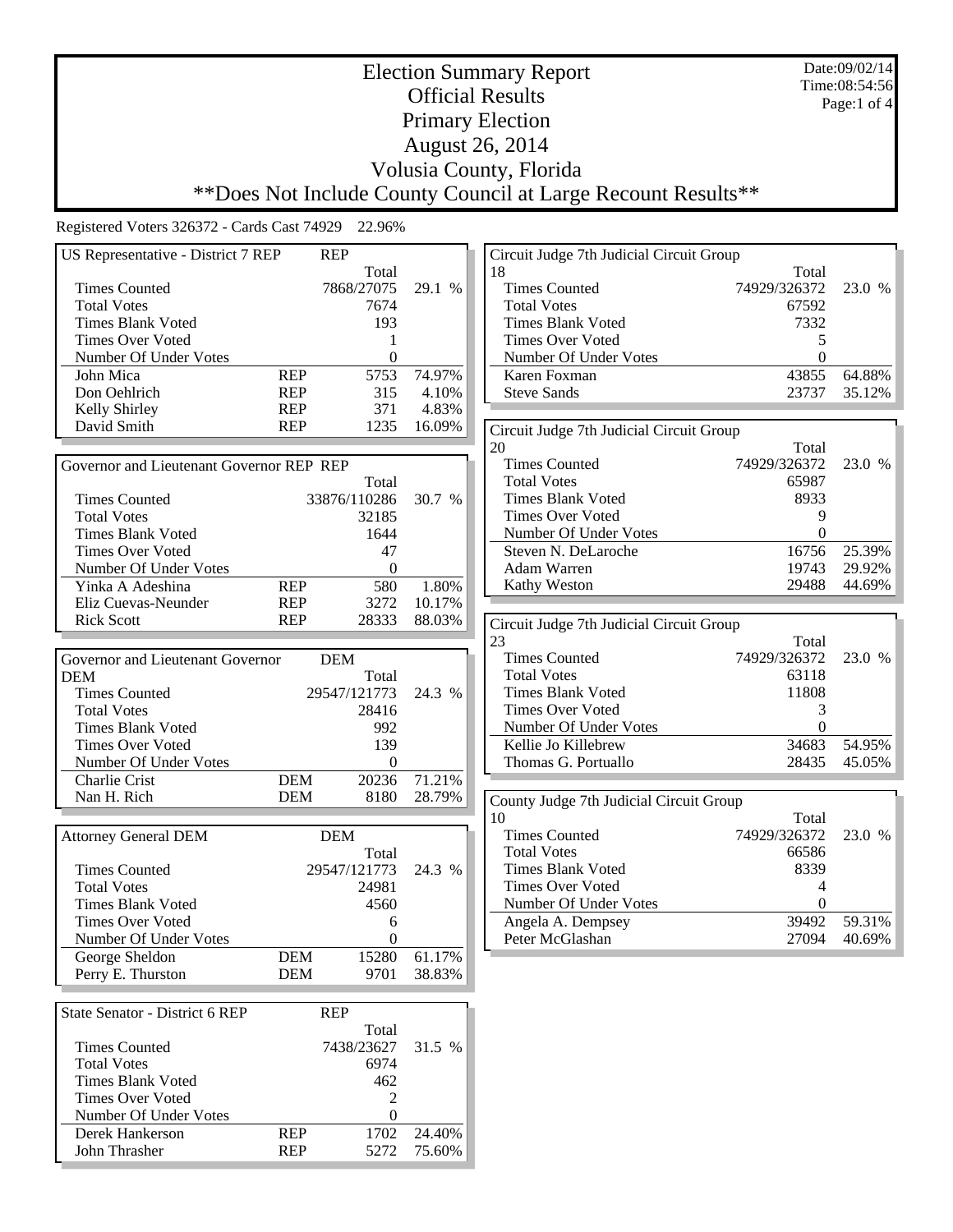Date:09/02/14 Time:08:54:56 Page:2 of 4

## Election Summary Report Official Results Primary Election August 26, 2014 Volusia County, Florida \*\*Does Not Include County Council at Large Recount Results\*\*

| School Board - District 1        |                   |                  | County Council - District 1           |                  |                  |
|----------------------------------|-------------------|------------------|---------------------------------------|------------------|------------------|
|                                  | Total             |                  |                                       | Total            |                  |
| <b>Times Counted</b>             | 17794/65827       | 27.0 %           | <b>Times Counted</b>                  | 17059/63108      | 27.0 %           |
| <b>Total Votes</b>               | 16416             |                  | <b>Total Votes</b>                    | 15938            |                  |
| <b>Times Blank Voted</b>         | 1373              |                  | <b>Times Blank Voted</b>              | 1117             |                  |
| <b>Times Over Voted</b>          | 5                 |                  | <b>Times Over Voted</b>               | 4                |                  |
| Number Of Under Votes            | $\boldsymbol{0}$  |                  | Number Of Under Votes                 | $\overline{0}$   |                  |
| Larry Candeto                    | $\overline{3000}$ | 18.27%           | Andy Kelly                            | 5346             | 33.54%           |
| John Michael Hill Sr             | 5564              | 33.89%           | Voloria Manning                       | 2084             | 13.08%           |
| Don Sarro                        | 3222              | 19.63%           | Ronnie Mills                          | 2810             | 17.63%           |
| Chris Sorensen                   | 1866              | 11.37%           | Pat Patterson                         | 5698             | 35.75%           |
| Patricia W. Whites               | 2764              | 16.84%           |                                       |                  |                  |
|                                  |                   |                  | County Council - District 3           |                  |                  |
| School Board - District 3        |                   |                  |                                       | Total            |                  |
|                                  | Total             |                  | <b>Times Counted</b>                  | 16303/70123      | 23.2 %           |
| <b>Times Counted</b>             | 16774/71075       | 23.6 %           | <b>Total Votes</b>                    | 15273            |                  |
| <b>Total Votes</b>               | 15454             |                  | <b>Times Blank Voted</b>              | 1029             |                  |
| <b>Times Blank Voted</b>         | 1317              |                  | <b>Times Over Voted</b>               | 1                |                  |
| <b>Times Over Voted</b>          | 3                 |                  | Number Of Under Votes                 | $\mathbf{0}$     |                  |
| Number Of Under Votes            | $\boldsymbol{0}$  |                  | Deborah "Deb" Denys                   | 7826             | 51.24%           |
| Linda Cuthbert                   | 7167              | 46.38%           | Justin Kennedy                        | 5362             | 35.11%           |
| Stan Schmidt                     | 3773              | 24.41%           |                                       | 2085             | 13.65%           |
| George Trovato                   | 4514              | 29.21%           | David Machuga                         |                  |                  |
|                                  |                   |                  |                                       |                  |                  |
|                                  |                   |                  |                                       |                  |                  |
|                                  |                   |                  | County Council - District 5           |                  |                  |
| School Board - District 5        |                   |                  |                                       | Total            |                  |
|                                  | Total             |                  | <b>Times Counted</b>                  | 12053/63454      | 19.0%            |
| <b>Times Counted</b>             | 11271/61165       | 18.4 %           | <b>Total Votes</b>                    | 11248            |                  |
| <b>Total Votes</b>               | 10346             |                  | <b>Times Blank Voted</b>              | 804              |                  |
| <b>Times Blank Voted</b>         | 925               |                  | <b>Times Over Voted</b>               | 1                |                  |
| <b>Times Over Voted</b>          | $\boldsymbol{0}$  |                  | Number Of Under Votes                 | $\Omega$         |                  |
| Number Of Under Votes            | $\boldsymbol{0}$  |                  | <b>Rich Gailey</b>                    | 4536             | 40.33%           |
| Melody Johnson                   | 5422              | 52.41%           | Phil Giorno                           | 2601             | 23.12%           |
| Diane J. Smith                   | 4924              | 47.59%           | Fred Lowry                            | 4111             | 36.55%           |
|                                  |                   |                  |                                       |                  |                  |
| County Council At Large          |                   |                  | City of Daytona Beach - Zone 1        |                  |                  |
|                                  | Total             |                  |                                       | Total            |                  |
| <b>Times Counted</b>             | 74929/326372      | 23.0 %           | <b>Times Counted</b>                  | 1320/6200        | 21.3 %           |
| <b>Total Votes</b>               | 69949             |                  | <b>Total Votes</b>                    | 1279             |                  |
| <b>Times Blank Voted</b>         | 4972              |                  | <b>Times Blank Voted</b>              | 41               |                  |
| <b>Times Over Voted</b>          | 8                 |                  | <b>Times Over Voted</b>               | $\boldsymbol{0}$ |                  |
| Number Of Under Votes            | $\boldsymbol{0}$  |                  | Number Of Under Votes                 | $\boldsymbol{0}$ |                  |
| Webster Barnaby                  | 22651             | 32.38%           | Carl W. Lentz, IV                     | 352              | 27.52%           |
| Joyce Cusack<br>Patricia Northey | 24506<br>22792    | 35.03%<br>32.58% | Andrew J. Moore<br><b>Ruth Trager</b> | 320<br>607       | 25.02%<br>47.46% |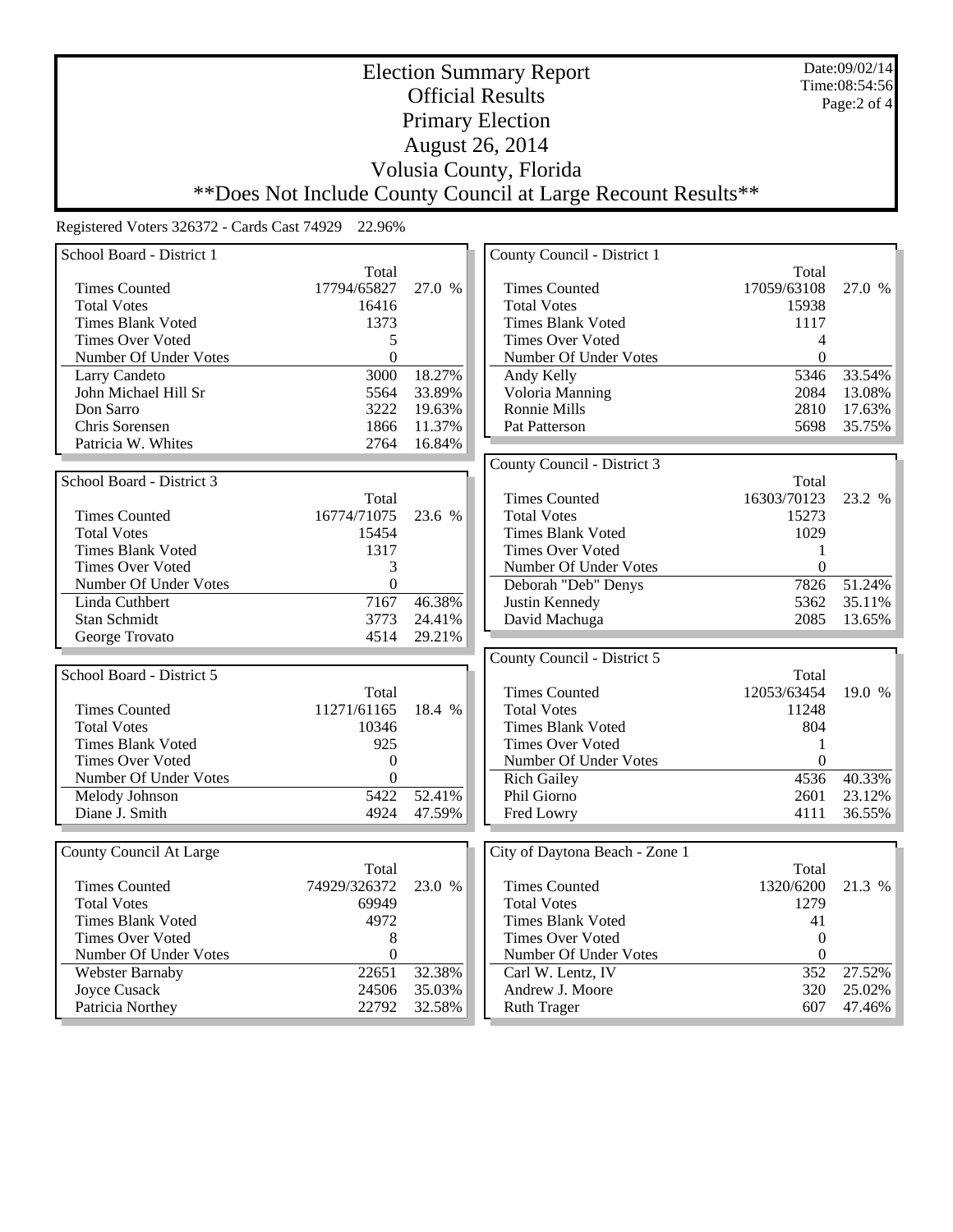Date:09/02/14 Time:08:54:56 Page:3 of 4

## Election Summary Report Official Results Primary Election August 26, 2014 Volusia County, Florida \*\*Does Not Include County Council at Large Recount Results\*\*

| City of DeBary Mayor                |                  |        | City of DeLand - Seat 3         |                    |            |
|-------------------------------------|------------------|--------|---------------------------------|--------------------|------------|
|                                     | Total            |        |                                 | Total              |            |
| <b>Times Counted</b>                | 3847/13630       | 28.2 % | <b>Times Counted</b>            | 4844/16753         | 28.9 %     |
| <b>Total Votes</b>                  | 3747             |        | <b>Total Votes</b>              | 4160               |            |
| <b>Times Blank Voted</b>            | 100              |        | <b>Times Blank Voted</b>        | 681                |            |
| <b>Times Over Voted</b>             | 0                |        | <b>Times Over Voted</b>         | 3                  |            |
| Number Of Under Votes               | 0                |        | Number Of Under Votes           | $\theta$           |            |
| Clint Johnson                       | 2117             | 56.50% | Krystal Brown                   | 1136               | 27.31%     |
| Jack Lenzen                         | 1059             | 28.26% | Jessica Davis                   | 3024               | 72.69%     |
| Danny Tillis                        | 571              | 15.24% |                                 |                    |            |
|                                     |                  |        |                                 |                    |            |
|                                     |                  |        | City of DeLand - Seat 5         |                    |            |
| City of DeBary Council - Seat 3     |                  |        |                                 | Total              |            |
|                                     | Total            |        | <b>Times Counted</b>            | 4844/16753         | 28.9 %     |
| <b>Times Counted</b>                | 3847/13630       | 28.2 % | <b>Total Votes</b>              | 4376               |            |
| <b>Total Votes</b>                  | 3507             |        | <b>Times Blank Voted</b>        | 467                |            |
| <b>Times Blank Voted</b>            | 339              |        | <b>Times Over Voted</b>         | 1                  |            |
| <b>Times Over Voted</b>             | 1                |        | Number Of Under Votes           | $\theta$           |            |
| Number Of Under Votes               | $\boldsymbol{0}$ |        | Leigh Matusick                  | 2489               | 56.88%     |
| Mike Brady                          | 1563             | 44.57% | <b>Scott Price</b>              | 1887               | 43.12%     |
| Ashleigh Hart                       | 1352             | 38.55% |                                 |                    |            |
| Marshall Lee                        | 592              | 16.88% | City of Deltona - Mayor         |                    |            |
|                                     |                  |        |                                 | Total              |            |
| City of DeBary Council - Seat 4     |                  |        | <b>Times Counted</b>            | 9569/53411         | 17.9 %     |
|                                     | Total            |        | <b>Total Votes</b>              | 9357               |            |
| <b>Times Counted</b>                | 3847/13630       | 28.2 % | <b>Times Blank Voted</b>        | 212                |            |
| <b>Total Votes</b>                  | 3521             |        | <b>Times Over Voted</b>         | $\theta$           |            |
| <b>Times Blank Voted</b>            | 326              |        | Number Of Under Votes           | $\theta$           |            |
| <b>Times Over Voted</b>             | $\boldsymbol{0}$ |        | Zenaida Denizac                 | 3086               | 32.98%     |
| Number Of Under Votes               | $\mathbf{0}$     |        | John C. Masiarczyk              | 4407               | 47.10%     |
| Lita Handy-Peters                   | 1296             | 36.81% | Jody Lee Storozuk               | 1864               | 19.92%     |
| Leslie Kinsella                     | 1134             | 32.21% |                                 |                    |            |
| Kenny Knapp                         | 498              | 14.14% |                                 |                    |            |
| Dawn Pizzo                          | 593              | 16.84% | City of Holly Hill Mayor        |                    |            |
|                                     |                  |        | <b>Times Counted</b>            | Total<br>1608/6809 |            |
|                                     |                  |        |                                 |                    | 23.6 %     |
| City of DeLand Mayor - Commissioner |                  |        | <b>Total Votes</b>              | 1589               |            |
| Seat 1                              | Total            |        | <b>Times Blank Voted</b>        | 19                 |            |
| <b>Times Counted</b>                | 4844/16753       | 28.9 % | <b>Times Over Voted</b>         | $\boldsymbol{0}$   |            |
| <b>Total Votes</b>                  | 4690             |        | Number Of Under Votes           | $\mathbf{0}$       |            |
| <b>Times Blank Voted</b>            | 152              |        | Eddie Colosimo                  | 232                | 14.60%     |
| <b>Times Over Voted</b>             | $\mathfrak{D}$   |        | John Penny                      | 812                | 51.10%     |
| Number Of Under Votes               | $\boldsymbol{0}$ |        | Chris Via                       |                    | 545 34.30% |
| Robert F. Bob Apgar                 | 3412             | 72.75% |                                 |                    |            |
| Pat Johnson                         | 1278             | 27.25% | City of Holly Hill - District 1 |                    |            |
|                                     |                  |        |                                 | Total              |            |
|                                     |                  |        | <b>Times Counted</b>            | 1608/6809          | 23.6 %     |
|                                     |                  |        | <b>Total Votes</b>              | 1478               |            |
|                                     |                  |        | <b>Times Blank Voted</b>        | 130                |            |
|                                     |                  |        | <b>Times Over Voted</b>         | $\mathbf{0}$       |            |
|                                     |                  |        | Number Of Under Votes           | $\theta$           |            |
|                                     |                  |        | Arthur J. Byrnes                | 556                | 37.62%     |
|                                     |                  |        | Michael Chuven                  | 475                | 32.14%     |
|                                     |                  |        | Arthur W. Morris                | 447                | 30.24%     |
|                                     |                  |        |                                 |                    |            |